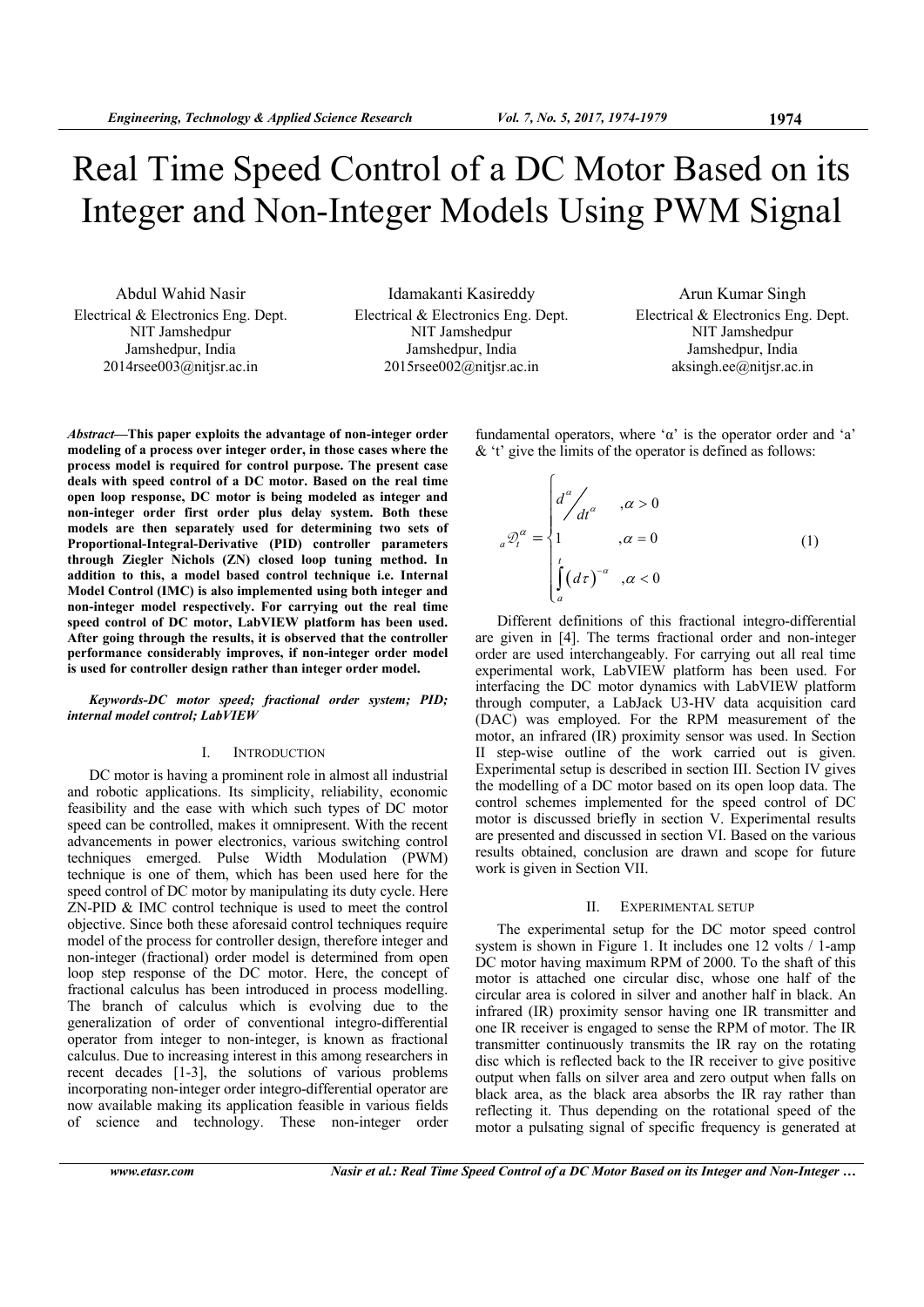the output of IR transmitter. At the interval of every 0.1 second, the output frequency is measured and updated to the control algorithm employed in LabVIEW environment through a LabJack make U3-UV, data acquisition card. Based on current RPM information, the controller generates control signal in the form of PWM signal through the same data acquisition card. This signal is then fed to L298N DC motor driver circuit, through which the speed of motor is regulated to desired point. This is how a real time closed loop speed control system



prototyping is implemented.

Fig. 1. DC motor speed control system

# III. INTEGER & NON-INTEGER ORDER MODELLING

For the control system under study i.e. speed control of a DC motor, first of all different open loop step responses are noted to analyze the system behavior. Since PWM is the input manipulating variable and RPM of the motor is output, controlled variable, therefore the duty cycle (in percentage) of PWM signal is varied to obtain the steady state RPM corresponding to each input signal. This input-output data is then plotted as shown in Figure 2.



From the nature of the plot, it can be concluded that within the specific input range of duty cycle i.e. 25% to 75%, DC motor speed response almost exhibits linear characteristic. So, the controller designed for any operating condition within this range should work well throughout the RPM range of 550 to 1600. The open loop transfer function relating input i.e.

armature voltage and output i.e. rotational speed is given by (2) [5]:

$$
G_{DC\_motor} = \frac{\dot{\theta}(s)}{V(s)} = \frac{K_t}{(Ls+R)(Js+b)+K_eK_t} \quad (2)
$$

where

| $\theta$ :     | rotational speed of motor (RPM)          |
|----------------|------------------------------------------|
| V:             | armature voltage $(V)$                   |
| J:             | moment of inertia of rotor (Kg.m2)       |
| $\mathbf{b}$ : | motor viscous friction constant (N.m.s)  |
| $K_e$ :        | electromotive force constant (V/rad/sec) |
| $K_{t}$ .      | motor torque constant (N.m/Amp)          |
| R:             | electric resistance (ohm)                |
| Ŀ              | electric inductance (H)                  |

In many cases, where  $R \geq L$ , the transfer function given by (2) reduces to first order system given by (3).

$$
G_{DC\_motor} = \frac{K_t}{R(Js+b) + K_e K_t}
$$
\n(3)

Now the next step is to estimate the DC motor model parameter based on the step response. A step change in duty cycle of PWM signal is made from 50% to 75%, and RPM response data is obtained. Since this response very much matches the characteristics of step response of first order plus delay system. Therefore, it is deduced that the current system can be modelled as first order plus delay system. Making use of the flexible feature [6-7] of fractional order calculus in modelling, the present system is not only modelled as integer but also as non-integer order system as given by (4) and (5) respectively.

$$
G_{integer} = \frac{K}{\tau s + 1} e^{-L s}
$$
 (4)

$$
G_{non-integer} = \frac{K}{\tau s^{\alpha} + 1} e^{-L s}
$$
 (5)

Here, Genetic Algorithm (GA) is used to estimate the values of parameters for integer model i.e. gain (K), time Constant  $(\tau)$  and delay (L) to minimize the value of Integral of Squared Error (ISE), the objective function considered [8-9]. Similarly, the unknown parameters of non-integer model are obtained i.e.  $\alpha$ , the order of the filter, along with K, τ & L. GA is stochastic search computational tool based on the theory of natural evolution, basically involving the process of selection, crossover and mutation. In 1975, Holland [10], proposed the elementary principles of GA. Based on this novel topic, later some literatures also surfaced [11]. To begin with, a random set of parameters is presumed, which mimics the genes of chromosomes, to be the possible solution of the search problem. An objective function is defined that reflects the fitness of these chromosomes, which when subjected to minimization or maximization under certain constraints yield the optimal result. The objective function considered for estimation of model parameters is Integral of Squared Error (ISE) subject to minimization is given by (6). Different sets of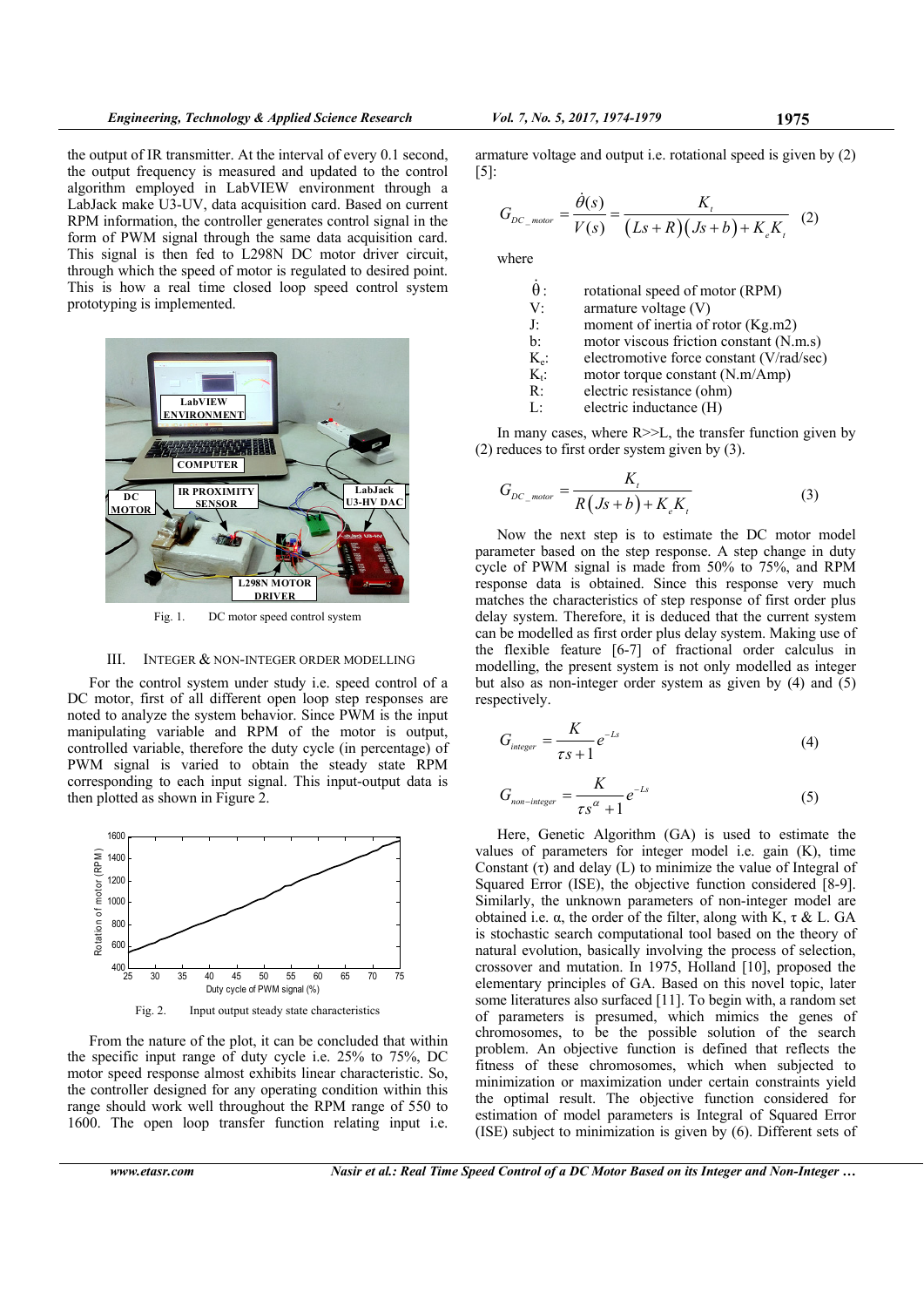model parameters are chosen from the search space based on GA at every simulation run, and the step response data of that particular model is obtained. This obtained model data is then compared to already existing system data to generate error which is ultimately used to calculate ISE. This ISE value is again passed to GA as feedback information, and this process continues until optimal minimum is reached. Figure 3 represents the implementation of GA for model parameter estimation.

$$
ISE = \int_{0}^{\infty} {\{y_{sp}(t) - y(t)\}}^2 dt = \int_{0}^{\infty} {\{e(t)\}}^2 dt
$$
 (6)

The discussed GA is implemented using Matlab for current problem of finding model parameters. For carrying out all types of simulation work for model parameter estimation related to non-integer order plants, FOMCON toolbox [12], has been used in Matlab. Table I shows the GA characteristics considered in the present case. Table II gives the integer and non-integer order transfer function model for DC motor speed with their corresponding ISE values and Figure 4 represents the step response for the DC motor speed system along with its integer and non-integer model. In the inset of Figure 4, zoomed responses for specific time duration are given, so that the difference among all the three responses can be identified easily.







Fig. 4. Open loop step responses

| TABLE I.<br><b>GA CHARACTERISTICS</b> |  |
|---------------------------------------|--|
|---------------------------------------|--|

| <b>Population size</b>          |                            |
|---------------------------------|----------------------------|
| <b>Fitness Scaling Function</b> | Rank                       |
| <b>Crossover Function</b>       | 0.8                        |
| <b>Crossover Fraction</b>       | Scattered                  |
| <b>Migration Fraction</b>       | 02                         |
| <b>Ending Criterion</b>         | Function tolerance of 1e-4 |

*www.etasr.com Nasir et al.: Real Time Speed Control of a DC Motor Based on its Integer and Non-Integer …*

| TABLE II.<br><b>MODEL PARAMETERS</b> |                                             |     |  |  |  |
|--------------------------------------|---------------------------------------------|-----|--|--|--|
| <b>Nature of</b><br>Model            | <b>Transfer Function</b>                    | ISE |  |  |  |
| Integer<br>Order                     | 22.58<br>$-0.347s$<br>$0.235s + 1$          | 440 |  |  |  |
| Non-Integer<br>Order                 | 23.358<br>0.364s<br>$0.25e^{\sqrt{0.91}+1}$ | 154 |  |  |  |

#### IV. CONTROLLER DESIGN

In spite of advancements in different schemes of controller in the recent past, PID still rules the application domain due to its simple architecture and its ability to control various types of linear and non-linear processes. Most of the tuning of controller parameters for PID requires model of the process. Another very simple control technique based on model of the process is Internal Model Control (IMC). Both these control techniques i.e. PID & IMC are implemented for the present PID & IMC are implemented for the present case of DC motor speed control, and are discussed in nutshell under the following subsection respectively.

#### *A. PID Control*

Transfer function representation of PID controller relating error, E(s) and control signal, U(s) is given by (7).

$$
\frac{U(s)}{E(s)} = Kp \left( 1 + \frac{1}{T_s s} + T_d s \right)
$$
\n<sup>(7)</sup>

where  $K_p$ ,  $T_i \& T_d$  are the controller tuning parameters. The transfer function of PI controller can be obtained by substituting  $T_d=0$ , in (7). Similarly, for obtaining P-type controller transfer function, set  $T_i = \infty$  and  $T_d = 0$ . The basic PID controller tuning rules were proposed in [13], and were based on empirical data obtained from extensive experiments. Authors in [14], further modified the tuning rules. Since then various researchers are proposing several other methods for PID controller tuning. At present, Ziegler Nichols closed loop method/cycling method is used. Although it is experimental based control design, but since the model of the process to be controlled is available, therefore, without disturbing the actual process, the controller parameters can be obtained. First of all, ultimate gain,  $K_u$  and ultimate period,  $P_u$  is determined by making T<sub>d</sub>=0 and T<sub>i</sub>=∞ and varying proportional gain, K<sub>p</sub> such that the closed loop response becomes oscillatory having constant amplitude. The value of  $K_p$  at which sustained oscillation occurs is the ultimate gain,  $\hat{K_u}$  and the period of the oscillation is the ultimate period,  $P_{\mu}$ . After that the P, PI & PID parameter can be obtained using Table III.

TABLE III. ZN CLOSED LOOP PID TUNING

| <b>Controller Type</b> | Кp     |                 |                   |
|------------------------|--------|-----------------|-------------------|
|                        | 0.5K   | --              | --                |
|                        | 0.45K, | 11 <sup>7</sup> | --                |
| PID                    |        | u'              | r <sub>u</sub> /c |

## *B. Open Loop IMC*

Internal model control (IMC) is a model based control technique, where a process is "embedded" within the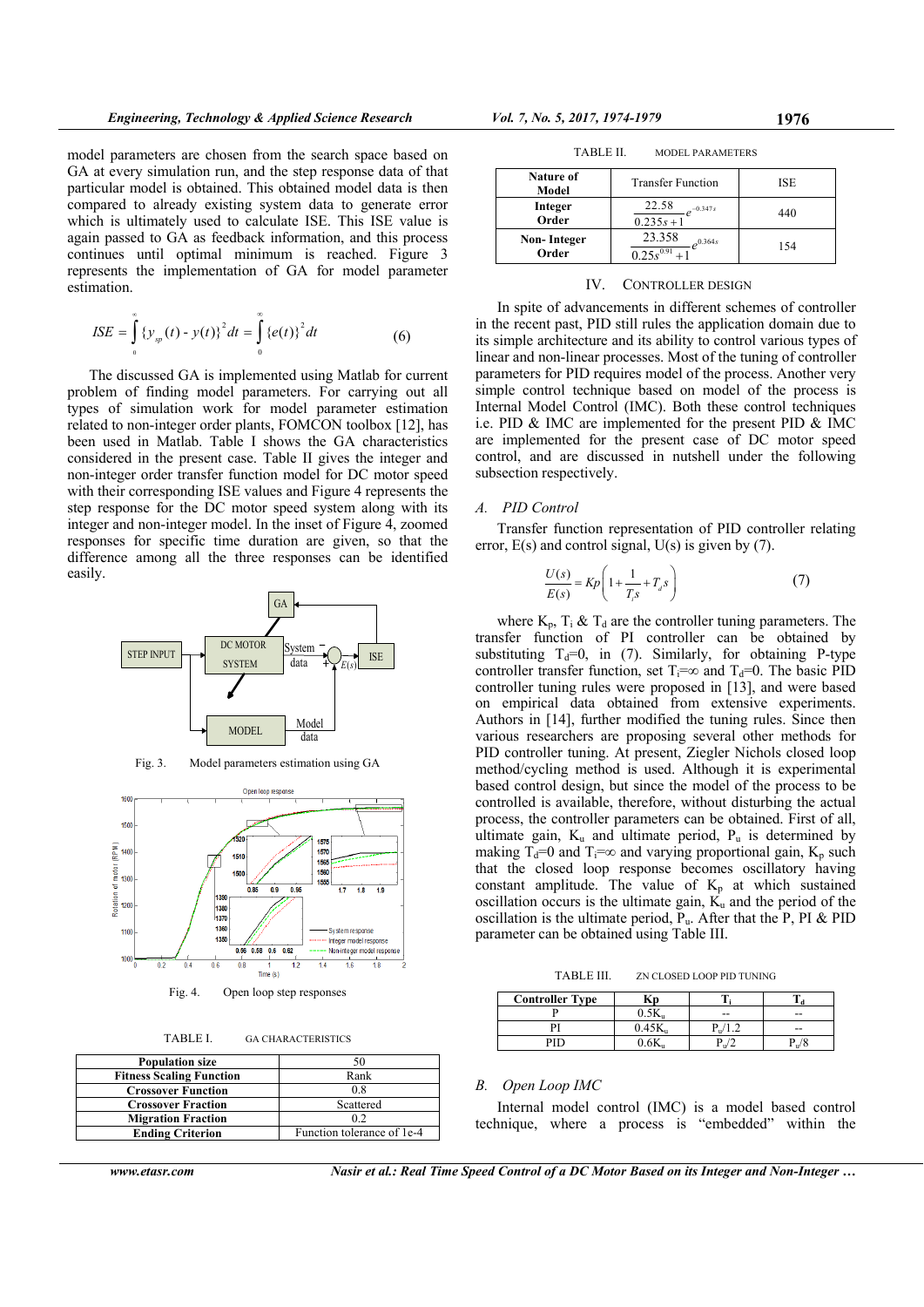controller [15]. The open loop IMC structure is given in Figure 5, where  $q(s)$  is the model based controller and  $G(s)$  is the process.



Fig. 5. Open loop internal model control

Consider a first order process  $G(s)$ , given by  $(8)$ , whose controller transfer function q(s) is given by (9).

$$
G = \frac{K}{\tau s + 1} \tag{8}
$$

$$
q(s) = f(s)G^{-1}(s)
$$
\n<sup>(9)</sup>

where  $G^{-1}(s)$  is the invertible part of  $G(s)$ , with right hand side zeros and delay being factored out if they are present, to make  $q(s)$  stable.  $f(s)$  is the filter defined by (10).

$$
f(s) = \frac{1}{(\lambda s + 1)}
$$
\n(10)

The filter, f(s) is incorporated in the controller transfer function q(s) to make it proper i.e. physically realizable. The open loop control response y(s) is,

$$
y(s) = q(s)G(s)r(s) = f(s)r(s)
$$
\n(11)

As seen from (11), the output response depends on filter time constant λ, hence it is considered as controller parameter. In the present case, IMC technique will also use non-integer model, other than integer order model. Therefore, before implementing non-integer model in real time control in LabVIEW platform, it is firstly converted to the equivalent higher integer order model using method described in [16]. because the dynamics of non-integer order system can be well represented with the help of higher integer order model and vice-versa.

#### V. RESULTS AND DISCUSSIONS

The PID controller parameters were tuned using Ziegler Nichol's closed loop technique. As discussed in subsection IV.A, ultimate gain  $K_u$  and ultimate period,  $P_u$  is determined. Since two types of model are available for the process. i.e. integer and non-integer order model, therefore for each nature of model,  $K_u$  and  $P_u$  are derived respectively as shown in Table IV.

TABLE IV. KU AND PU VALUES

| Parameter | <b>IO</b> model | FO model |
|-----------|-----------------|----------|
| 17.11     |                 | 0.2800   |
| 0.22      |                 | 3035     |

Based on these values of  $K_u$  and  $P_u$ , the controller parameters for P-type, PI-type and PID-type control are determined using ZN formula as given in Table IV for both the

*www.etasr.com Nasir et al.: Real Time Speed Control of a DC Motor Based on its Integer and Non-Integer …*

integer & non-integer model, which have been tabulated as follows in Table V.

TABLE V. P, PI AND PID CONTROLLER PARAMETERS

|            | <b>Controller Type</b> | ĸ,    | $T_i(s)$ | $\Gamma_{\rm d}({\bf s})$ |
|------------|------------------------|-------|----------|---------------------------|
| P          | IO model               | 0.106 |          | --                        |
|            | FO model               | 0.140 |          | --                        |
| PI         | IO model               | 0.095 | 1.528    | --                        |
|            | FO model               | 0.126 | 1.086    | --                        |
| <b>PID</b> | IO model               | 0.127 | 0.917    | 0.229                     |
|            | FO model               | 0.168 | 0.652    | 0.163                     |

The P, PI & PID obtained from integer order model is tested against the step change in RPM. Similarly, the controller performance is also evaluated for controllers obtained from non-integer order model. All the real time closed loop controlled response data is collected and plotted to have the comparative study. Figures 6-8, represent the servo response for P, PI & PID control respectively. Table VI gives the various performance indices for the different controllers under test.



Fig. 6. Servo Response of P controlled system

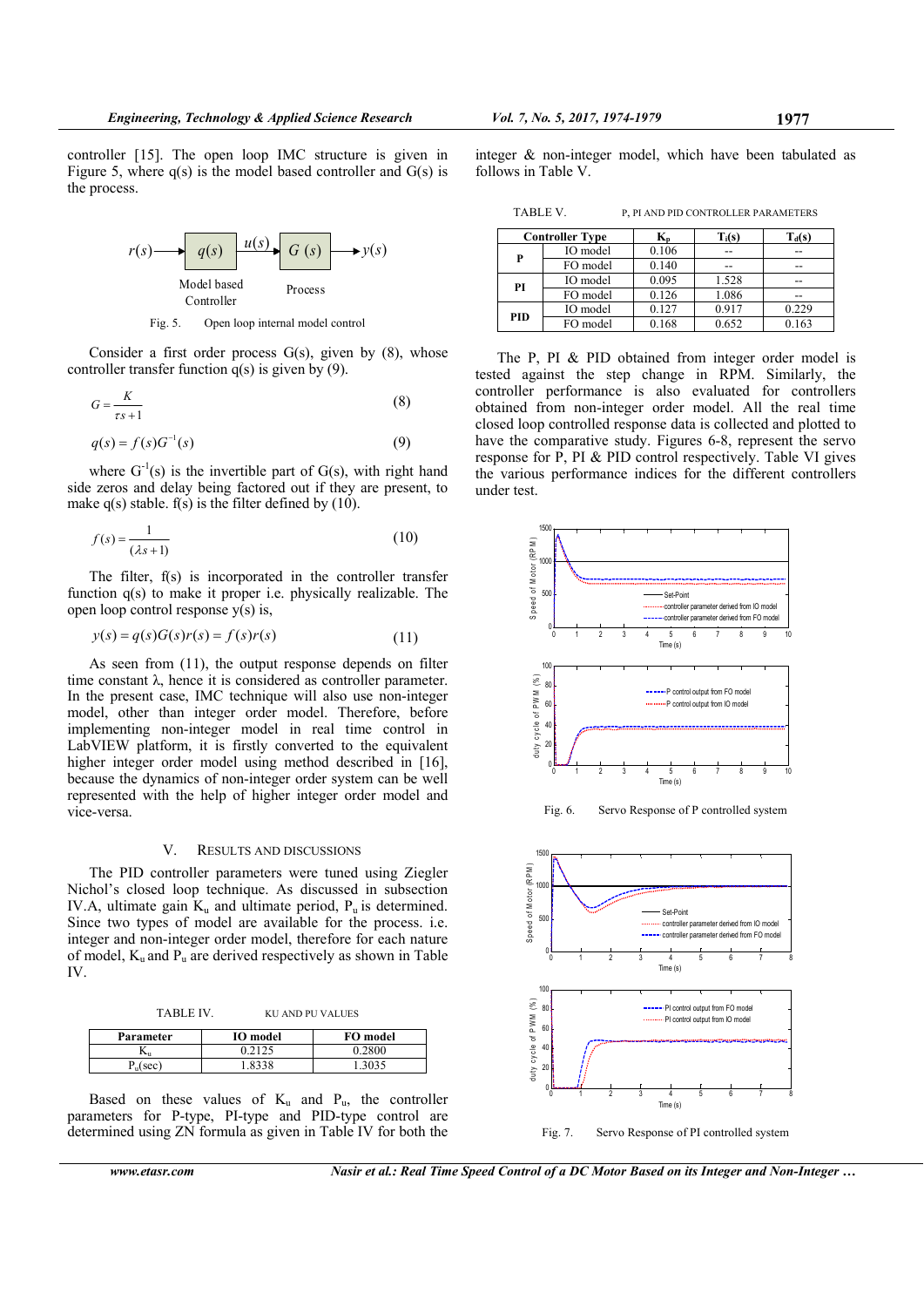After analyzing the closed loop step responses in Figures 6– 8 and the data indicating various performance indices in Table VI, it can be easily deduced that performance for the class of controllers obtained using non-integer order model is superior in every aspect than those obtained from integer order model for all P, PI & PID control schemes. There is one insignificant exception in P-type controller whose maximum overshoot is slightly more for the controller design using non-integer order model rather than integer order model. Other performance index parameters such as rise time  $(t_r)$  and peak time  $(t_p)$  have not been included in Table VI, as these parameters are almost identical for both cases, i.e. for controller obtained from integer and non-integer model. Even, Figures 6-8, the closed loop step response, conveys the same message. Moving to other control technique employed for real time speed control of DC motor, i.e. IMC, where the filter time constant,  $\lambda$  is controller parameter. The value of  $\lambda$  determines the nature of control performance. The aggressiveness of controller is inversely

proportional to  $\lambda$  value, whereas robustness is directly proportional to value of  $\lambda$ . Hence the value of  $\lambda$  is obtained through extensive simulations and is found to be  $\lambda=0.1$ . Finally, IMC open loop control is implemented in LabVIEW environment using the same value of  $\lambda$  Here only open loop control has been implemented in order to just validate the fact that, since non-integer model captures the real time system dynamics better than integer order model, therefore the model based control technique incorporating non-integer model gives improved results rather than integer model. Figure 9 shows the open loop control responses for IMC obtained from both integer and non-integer order model for the step change made at t=0.4 second, from initial value of 0 to 600 RPM. Table VII gives the transfer functions of different IMC along with performance indices data. Figure 9 and Table VII data clearly depict the supremacy of IMC based on non-integer order model over integer order model.



| Performance                  |            | P-type controller design using | PI-type controller design using |             | PID-type controller design using |             |
|------------------------------|------------|--------------------------------|---------------------------------|-------------|----------------------------------|-------------|
| Indices                      | Integer    | Non-integer                    | Integer                         | Non-integer | Integer                          | Non-integer |
|                              | model      | model                          | model                           | model       | model                            | Model       |
| Settling time, $\pm 5\%$ (s) | 1.26       | 1.13                           | 3.94                            | 2.96        | 3.48                             | 2.56        |
| Settling time, $\pm 2\%$ (s) | 1.43       | 1.28                           | 5.02                            | 3.72        | 3.91                             | 2.86        |
| Overshoot $(\%)$             | 38         | 41                             | 45                              | 41          | 41                               | 37.5        |
| Undershoot (%)               | --         |                                | 40                              | 33          | 36.5                             | 33.4        |
| Offset                       | 340        | 274                            | Nil                             | Nil         | Nil                              | Nil         |
| <b>ISE</b>                   | $.16e + 7$ | $8.12e+6$                      | $3.24e + 6$                     | $2.52e+6$   | $3.05e + 6$                      | $2.35e+6$   |
| IAE                          | $3.29e+4$  | $2.72e+4$                      | $9.49e + 3$                     | $7.19e+3$   | $8.71e+3$                        | $6.44e+3$   |

### VI. CONCLUSION

In this paper, two different control techniques, PID and IMC have been implemented for the real time speed control of a DC motor. The aim of the present paper is to highlight the fact that non-integer order model is more efficient in capturing the dynamics of real time systems as compared to integer order model, and also the controllers based on non-integer models yield better performance rather than those based on the integer model. The conclusion is well validated by the results obtained from experimental setup. This work can be extended to control any system, wherever a model is required for controller design



Fig. 8. Servo Response of PID controlled system



Time (s) Fig. 9. IMC open loop control responses

<sup>0</sup> 0.2 0.4 0.6 0.8 <sup>1</sup> 1.2 1.4 1.6 1.8 <sup>2</sup> <sup>0</sup>

TABLE VII. **IMC PERFORMANCE INDICES** 

| $0.235s + 1$<br>integer order<br>$3.22e+5$<br>30<br>model<br>$22.58(0.1s + 1)$<br>$0.25s^{0.91}+1$<br>negligi<br>non-integer<br>$2.79e+5$ | <b>IMC</b> based<br>on | Controller TF,<br>q(s) | offset | ISE | IAE       |
|-------------------------------------------------------------------------------------------------------------------------------------------|------------------------|------------------------|--------|-----|-----------|
|                                                                                                                                           |                        |                        |        |     | $1.51e+3$ |
|                                                                                                                                           | order model            | $23.358(0.1s+1)$       | ble    |     | $1.12e+3$ |